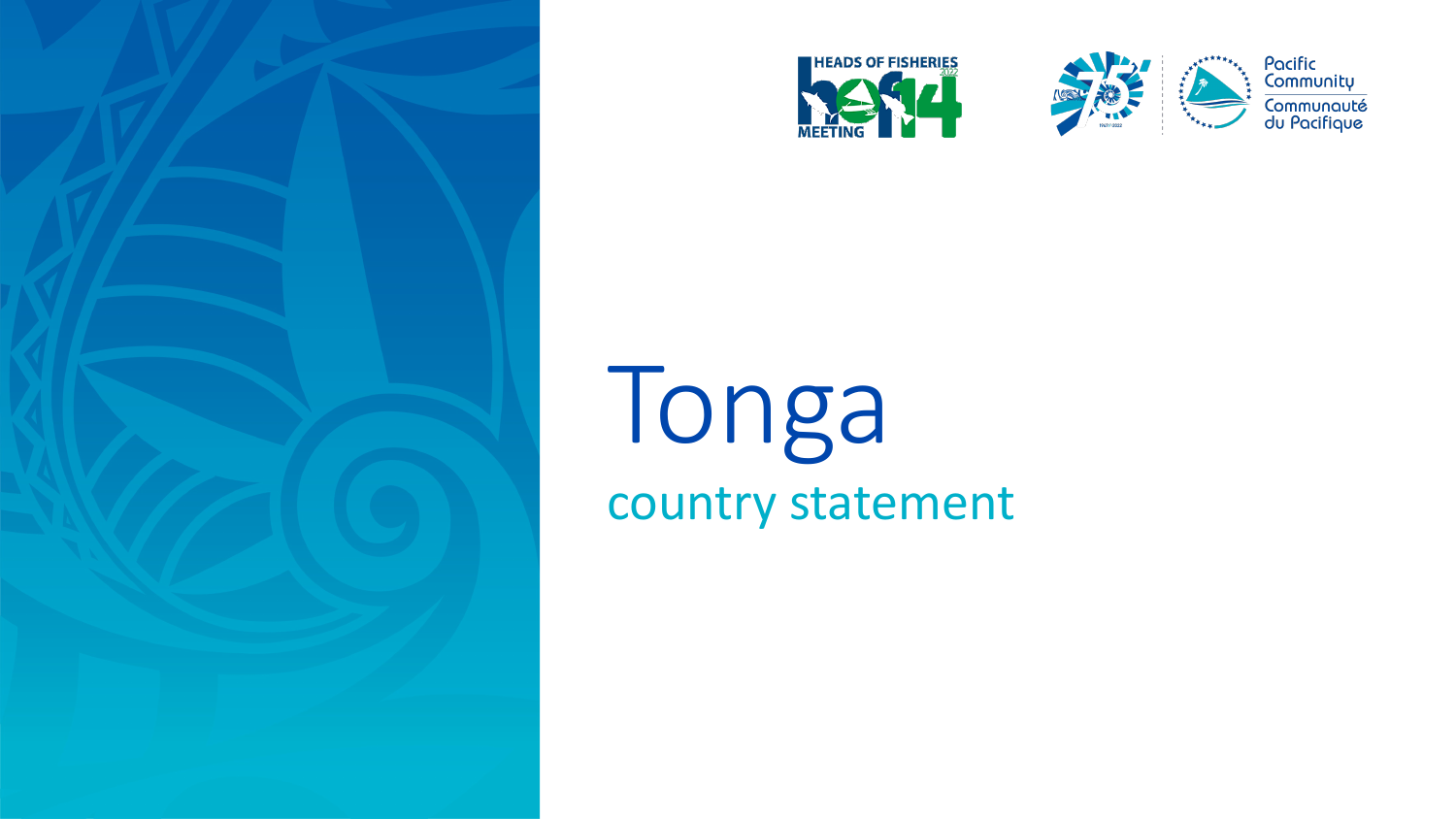

## 1. NEW DEVELOPMENTS

*Outline up to three new developments in the last twelve months relating to fisheries and/or aquaculture in your country/territory which are relevant to HoF.* 

- Successful farming of sea cucumber (sandfish) in 2021–2022 increase in the number of farms (this year we have 5 compared to 1 in 2021)
- Increase in the number of *mabe pearl* farms
- Trials for other potential aquaculture commodities (i.e. mud crab, mullet, prawns) to support coastal communities (SMAs)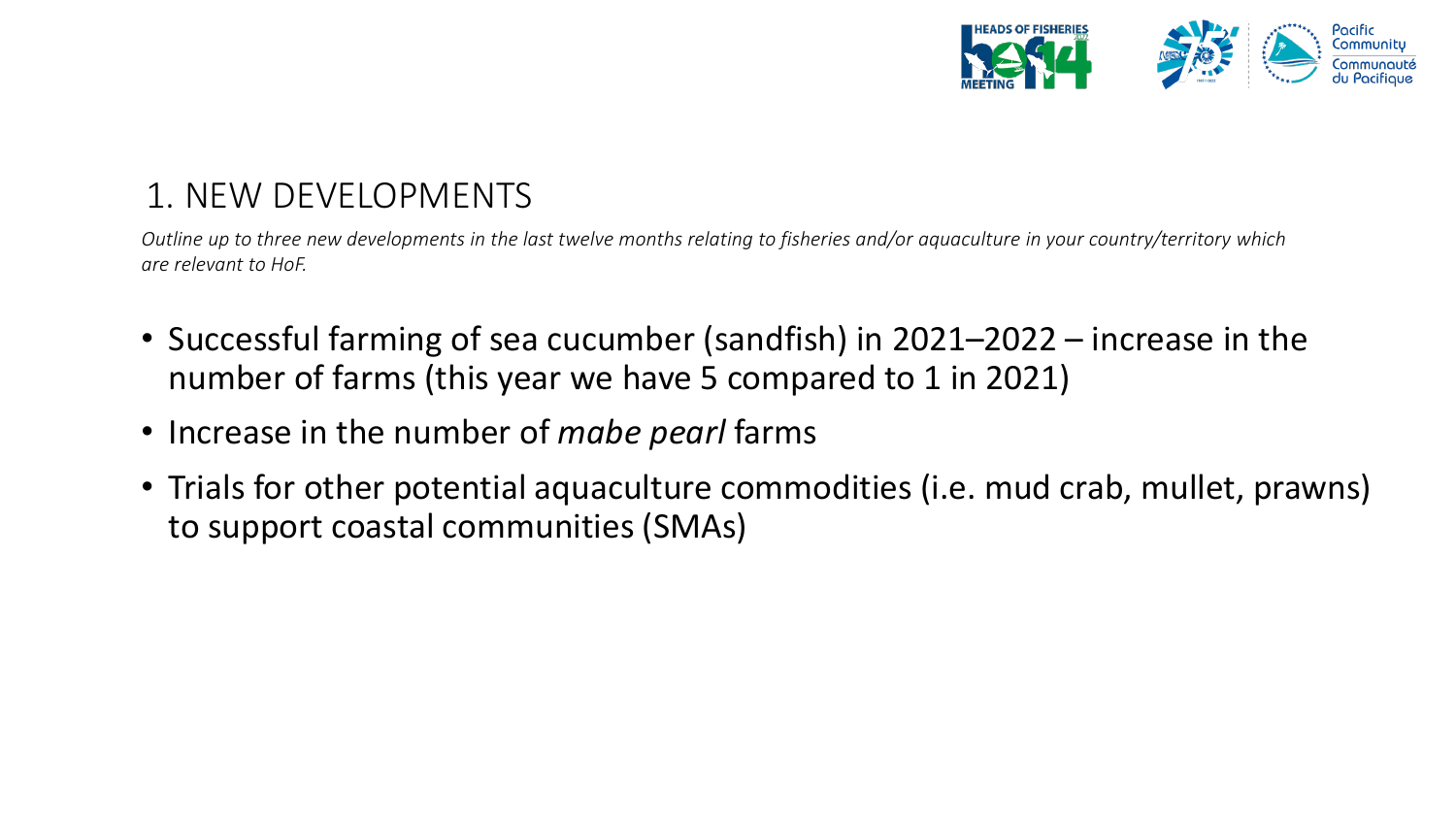

## 2. KEY FISHERIES/AQUACULTURE DECISIONS

*What are the key fisheries and/or aquaculture decisions (1–2) that will have to be made in your country/territory over the next couple of years?*

- Upgrade the Ministry of Fisheries mariculture system at the main island Tongatapu and build new hatcheries for the outer islands to accommodate multiple species production and expansion of aquaculture
- Extend farming trials to the outer islands using cage culture system
- Development of the Tonga SMAs scaling-up strategy
- Conduct socio-economic survey for SMAs
- Promote giant squid fisheries
- Promote domestication of the tuna fleets